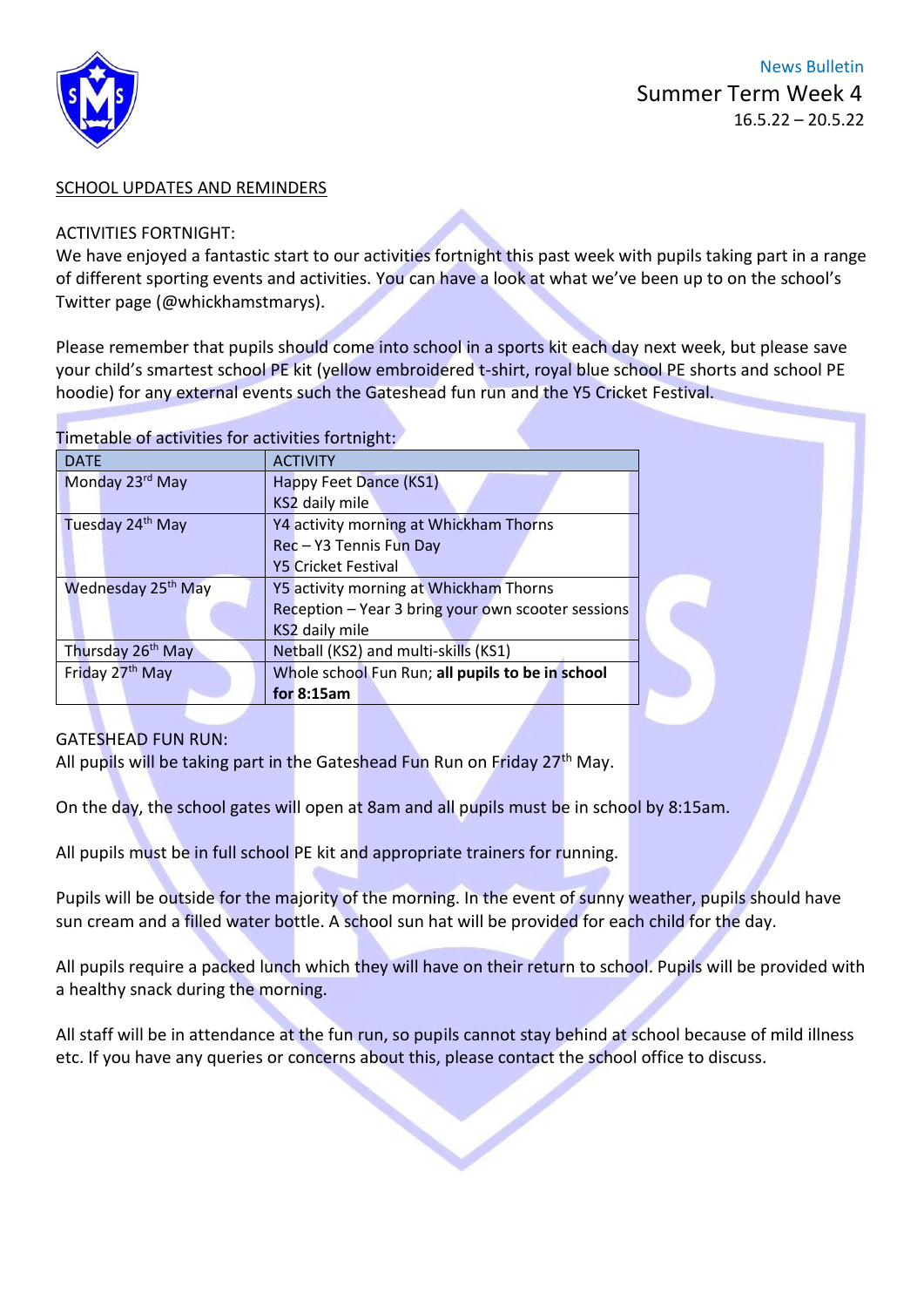## YEAR 5 CRICKET FESTIVAL:

All pupils in Y5 will require a packed lunch on Tuesday 24th May for their participation in the Cricket festival. Pupils should also be in full school sports kit for this event as they will be representing St Mary's and competing against other local schools.

## WHICKHAM THORNS – YEARS 4 AND 5:

Pupils will need comfortable clothing and shoes appropriate for the weather on the day. All pupils will also require a packed lunch on their respective visit day.

## BRING YOUR OWN SCOOTER:

Pupils in Reception to Y3 can bring their own scooter to school on Wednesday 25<sup>th</sup> March for some challenges on the school playground and field (though this is not compulsory, and pupils without their scooters will take part in an alternative activity). Pupils bringing their scooter must bring a helmet and be able to put this on/take it off by themselves.

# PRAYERS FOR UKRAINE:

We would ask you to continue to pray for the people of Ukraine and Russia, and for world leaders, that a swift and peaceful end to this conflict may be reached immediately:

*Loving God, We pray for the people of Ukraine, for all those suffering or afraid, that you will be close to them and protect them.*

*We pray for world leaders, for compassion, strength and wisdom to guide their choices.*

*We pray for the world that in this moment of crisis, we may reach out in solidarity to our brothers and sisters in need.*

*May we walk in your ways so that peace and justice become a reality for the people of Ukraine and for all the world.*

*Amen.*

Should you wish to make a personal financial donation to CAFOD's Ukraine Humanitarian Appeal (part of the UK Disasters Emergency Committee Appeal), you can do so online at [www.cafod.org.uk/Ukraine.](http://www.cafod.org.uk/Ukraine)